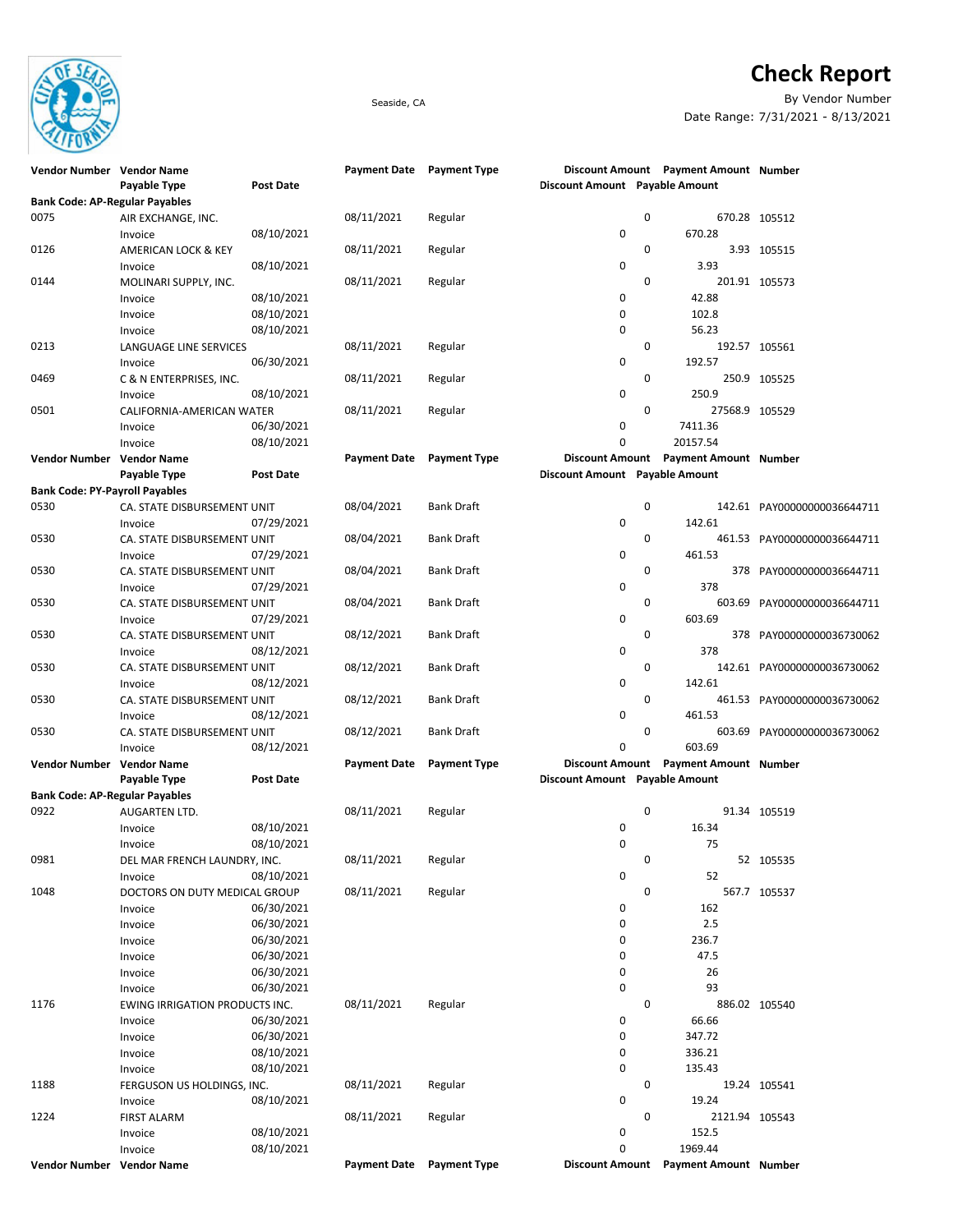|                                       | Payable Type                         | <b>Post Date</b> |                     |                     | Discount Amount Payable Amount |             |                                       |               |
|---------------------------------------|--------------------------------------|------------------|---------------------|---------------------|--------------------------------|-------------|---------------------------------------|---------------|
| <b>Bank Code: PY-Payroll Payables</b> |                                      |                  |                     |                     |                                |             |                                       |               |
| 1268                                  | <b>FRANCHISE TAX BOARD</b>           |                  | 08/04/2021          | Regular             |                                | 0           |                                       | 150 19260     |
|                                       |                                      |                  |                     |                     |                                |             |                                       |               |
|                                       | Invoice                              | 07/01/2021       |                     |                     | 0                              |             | 50                                    |               |
|                                       | Invoice                              | 07/15/2021       |                     |                     | 0                              |             | 50                                    |               |
|                                       | Invoice                              | 07/29/2021       |                     |                     | 0                              |             | 50                                    |               |
| Vendor Number Vendor Name             |                                      |                  | <b>Payment Date</b> | <b>Payment Type</b> |                                |             | Discount Amount Payment Amount Number |               |
|                                       |                                      |                  |                     |                     |                                |             |                                       |               |
|                                       | Payable Type                         | <b>Post Date</b> |                     |                     | Discount Amount Payable Amount |             |                                       |               |
| <b>Bank Code: AP-Regular Payables</b> |                                      |                  |                     |                     |                                |             |                                       |               |
| 1334                                  | JOHN C GEMMA                         |                  | 08/11/2021          | Regular             |                                | $\mathbf 0$ | 24748.51 105558                       |               |
|                                       | Invoice                              | 06/30/2021       |                     |                     | 0                              |             | 1500                                  |               |
|                                       |                                      |                  |                     |                     |                                |             | 23248.51                              |               |
|                                       | Invoice                              | 08/10/2021       |                     |                     | 0                              |             |                                       |               |
| 1388                                  | W.W.GRAINGER, INC.                   |                  | 08/11/2021          | Regular             |                                | 0           |                                       | 25.83 105615  |
|                                       | Invoice                              | 08/10/2021       |                     |                     | 0                              |             | 25.83                                 |               |
| 1392                                  | <b>GRANITE ROCK COMPANY</b>          |                  | 08/11/2021          | Regular             |                                | 0           |                                       | 419.02 105547 |
|                                       | Invoice                              | 08/10/2021       |                     |                     | 0                              |             | 341.18                                |               |
|                                       |                                      |                  |                     |                     |                                |             |                                       |               |
|                                       | Invoice                              | 08/10/2021       |                     |                     | 0                              |             | 9.1                                   |               |
|                                       | Invoice                              | 08/10/2021       |                     |                     | 0                              |             | 68.74                                 |               |
| 1798                                  | KELLY-MOORE PAINT COMPANY            |                  | 08/11/2021          | Regular             |                                | 0           |                                       | 20.16 105560  |
|                                       |                                      | 08/10/2021       |                     |                     | 0                              |             | 20.16                                 |               |
|                                       | Invoice                              |                  |                     |                     |                                |             |                                       |               |
| 1971                                  | LIEBERT CASSIDY WHITMORE             |                  | 08/11/2021          | Regular             |                                | 0           | 6415.85 105567                        |               |
|                                       | Invoice                              | 06/30/2021       |                     |                     | 0                              |             | 1254                                  |               |
|                                       | Invoice                              | 06/30/2021       |                     |                     | 0                              |             | 38                                    |               |
|                                       | Invoice                              | 06/30/2021       |                     |                     | 0                              |             | 5123.85                               |               |
|                                       |                                      |                  |                     |                     |                                |             |                                       |               |
| 1976                                  | LINCOLN AQUATICS                     |                  | 08/11/2021          | Regular             |                                | 0           | 1053.99 105568                        |               |
|                                       | Invoice                              | 08/10/2021       |                     |                     | 0                              |             | 556.24                                |               |
|                                       | Invoice                              | 08/10/2021       |                     |                     | 0                              |             | 497.75                                |               |
| 2102                                  | MARTIN'S IRRIGATION SUPPLY, INC.     |                  | 08/11/2021          | Regular             |                                | 0           |                                       | 369.59 105569 |
|                                       |                                      |                  |                     |                     |                                |             |                                       |               |
|                                       | Invoice                              | 08/10/2021       |                     |                     | 0                              |             | 28.87                                 |               |
|                                       | Invoice                              | 08/10/2021       |                     |                     | 0                              |             | 340.72                                |               |
| 2184                                  | <b>MISSION LINEN SUPPLY</b>          |                  | 08/11/2021          | Regular             |                                | 0           |                                       | 353.04 105571 |
|                                       | Invoice                              | 06/30/2021       |                     |                     | 0                              |             | 86.76                                 |               |
|                                       |                                      |                  |                     |                     | 0                              |             | 89.76                                 |               |
|                                       | Invoice                              | 08/10/2021       |                     |                     |                                |             |                                       |               |
|                                       | Invoice                              | 08/10/2021       |                     |                     | 0                              |             | 86.76                                 |               |
|                                       | Invoice                              | 08/10/2021       |                     |                     | 0                              |             | 89.76                                 |               |
| 2186                                  | MISSION UNIFORM SERVICE              |                  | 08/11/2021          | Regular             |                                | 0           | 1475.64 105572                        |               |
|                                       |                                      |                  |                     |                     | 0                              |             | 37.59                                 |               |
|                                       | Invoice                              | 08/10/2021       |                     |                     |                                |             |                                       |               |
|                                       | Invoice                              | 08/10/2021       |                     |                     | 0                              |             | 430.36                                |               |
|                                       | Invoice                              | 08/10/2021       |                     |                     | 0                              |             | 104.59                                |               |
|                                       | Invoice                              | 08/10/2021       |                     |                     | 0                              |             | 121.28                                |               |
|                                       |                                      | 08/10/2021       |                     |                     | 0                              |             | 430.36                                |               |
|                                       | Invoice                              |                  |                     |                     |                                |             |                                       |               |
|                                       | Invoice                              | 08/10/2021       |                     |                     | 0                              |             | 104.59                                |               |
|                                       | Invoice                              | 08/10/2021       |                     |                     | 0                              |             | 37.59                                 |               |
|                                       | Invoice                              | 08/10/2021       |                     |                     | 0                              |             | 88                                    |               |
|                                       | Invoice                              | 08/10/2021       |                     |                     | 0                              |             | 121.28                                |               |
|                                       |                                      |                  |                     |                     |                                |             |                                       |               |
| 2234                                  | MONTEREY BAY AIR RESOURCES DISTRICT  |                  | 08/11/2021          | Regular             |                                | $\mathbf 0$ | 15418.08 105575                       |               |
|                                       | Invoice                              | 08/10/2021       |                     |                     | 0                              |             | 15418.08                              |               |
| 2236                                  | MBS BUSINESS SYSTEMS                 |                  | 08/11/2021          | Regular             |                                | $\mathbf 0$ |                                       | 214.92 105570 |
|                                       | Invoice                              | 06/30/2021       |                     |                     | 0                              |             | 107.56                                |               |
|                                       |                                      |                  |                     |                     |                                |             |                                       |               |
|                                       | Invoice                              | 08/10/2021       |                     |                     | 0                              |             | 107.36                                |               |
| 2238                                  | MONTEREY BAY PEST CONTROL            |                  | 08/11/2021          | Regular             |                                | 0           |                                       | 377 105578    |
|                                       | Invoice                              | 08/10/2021       |                     |                     | 0                              |             | 65                                    |               |
|                                       | Invoice                              | 08/10/2021       |                     |                     | 0                              |             | 90                                    |               |
|                                       |                                      |                  |                     |                     |                                |             |                                       |               |
|                                       | Invoice                              | 08/10/2021       |                     |                     | 0                              |             | 62                                    |               |
|                                       | Invoice                              | 08/10/2021       |                     |                     | 0                              |             | 60                                    |               |
|                                       | Invoice                              | 08/10/2021       |                     |                     | 0                              |             | 100                                   |               |
| 2273                                  | MONTEREY COUNTY HEALTH DEPT          |                  | 08/11/2021          | Regular             |                                | 0           |                                       | 31 105579     |
|                                       |                                      |                  |                     |                     | 0                              |             | 31                                    |               |
|                                       | Invoice                              | 08/10/2021       |                     |                     |                                |             |                                       |               |
| <b>Vendor Number</b>                  | <b>Vendor Name</b>                   |                  | <b>Payment Date</b> | <b>Payment Type</b> |                                |             | Discount Amount Payment Amount Number |               |
|                                       | Payable Type                         | <b>Post Date</b> |                     |                     | Discount Amount Payable Amount |             |                                       |               |
| 2347                                  | MONTEREY SANITARY SUPPLY             |                  | 08/11/2021          | Regular             |                                | 0           |                                       | 256.74 105581 |
|                                       |                                      |                  |                     |                     |                                |             |                                       |               |
|                                       | Invoice                              | 08/10/2021       |                     |                     | 0                              |             | 256.74                                |               |
| 2351                                  | <b>HICKS &amp; HORNELL</b>           |                  | 08/11/2021          | Regular             |                                | $\mathbf 0$ |                                       | 188.11 105555 |
|                                       | Invoice                              | 08/10/2021       |                     |                     | 0                              |             | 162.38                                |               |
|                                       | Invoice                              | 08/10/2021       |                     |                     | 0                              |             | 25.73                                 |               |
| 2652                                  | PACIFIC GAS & ELECTRIC               |                  | 08/11/2021          | Regular             |                                | 0           |                                       | 263.97 105586 |
|                                       |                                      |                  |                     |                     |                                |             |                                       |               |
|                                       | Invoice                              | 08/10/2021       |                     |                     | 0                              |             | 263.97                                |               |
| 2746                                  | PENINSULA POOL SERVICE & SUPPLY INC. |                  | 08/11/2021          | Regular             |                                | 0           |                                       | 123 105588    |
|                                       | Invoice                              | 08/10/2021       |                     |                     | 0                              |             | 123                                   |               |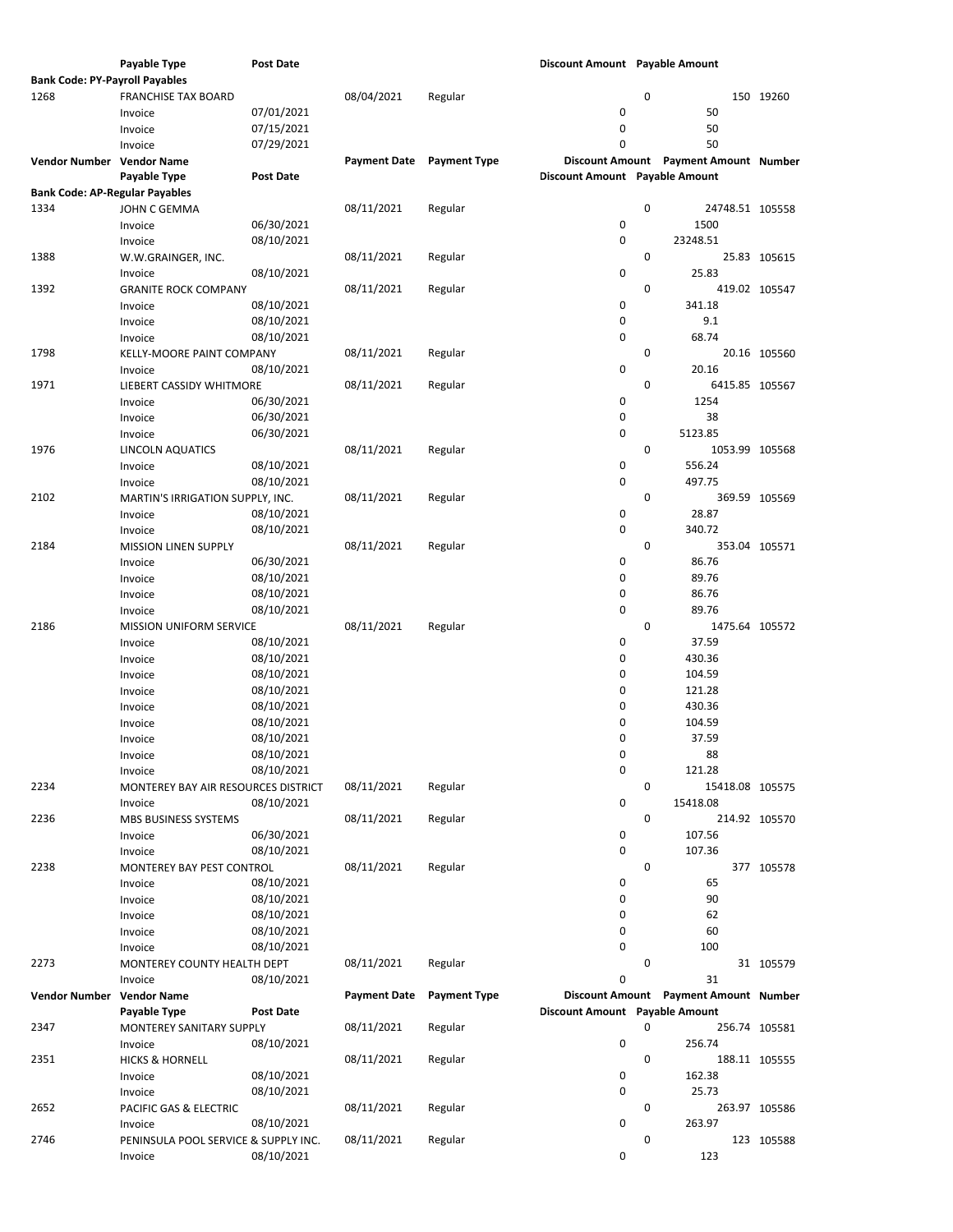|                                       | Invoice                             | 06/30/2021       |                     |                     | 0                              |             | 536.58                                |                      |
|---------------------------------------|-------------------------------------|------------------|---------------------|---------------------|--------------------------------|-------------|---------------------------------------|----------------------|
|                                       | Invoice                             | 08/10/2021       |                     |                     | 0                              |             | 1073.17                               |                      |
| 2816                                  | PLUG & PAY TECHNOLOGIES, INC.       |                  | 08/11/2021          | Regular             |                                | $\mathbf 0$ |                                       | 30 105590            |
|                                       | Invoice                             | 08/10/2021       |                     |                     | 0                              |             | 15                                    |                      |
|                                       | Invoice                             | 08/10/2021       |                     |                     | 0                              |             | 15                                    |                      |
| 2849                                  | PREMIUM AUTO PARTS                  |                  | 08/11/2021          |                     |                                | 0           |                                       | 153.58 105591        |
|                                       |                                     |                  |                     | Regular             |                                |             |                                       |                      |
|                                       | Invoice                             | 08/10/2021       |                     |                     | 0                              |             | 18.35                                 |                      |
|                                       | Invoice                             | 08/10/2021       |                     |                     | 0                              |             | 7.33                                  |                      |
|                                       | Invoice                             | 08/10/2021       |                     |                     | 0                              |             | 12.77                                 |                      |
|                                       | Invoice                             | 08/10/2021       |                     |                     | 0                              |             | 17.67                                 |                      |
|                                       | Invoice                             | 08/10/2021       |                     |                     | 0                              |             | 60.66                                 |                      |
|                                       |                                     |                  |                     |                     |                                |             |                                       |                      |
|                                       | Invoice                             | 08/10/2021       |                     |                     | 0                              |             | 5                                     |                      |
|                                       | Invoice                             | 08/10/2021       |                     |                     | 0                              |             | 31.8                                  |                      |
| Vendor Number Vendor Name             |                                     |                  | <b>Payment Date</b> | <b>Payment Type</b> |                                |             | Discount Amount Payment Amount Number |                      |
|                                       | Payable Type                        | Post Date        |                     |                     | Discount Amount Payable Amount |             |                                       |                      |
| <b>Bank Code: PY-Payroll Payables</b> |                                     |                  |                     |                     |                                |             |                                       |                      |
|                                       |                                     |                  |                     |                     |                                |             |                                       |                      |
| 2877                                  | PUBLIC EMPLOYEES' RETIREMENT SYSTEM |                  | 08/06/2021          | <b>Bank Draft</b>   |                                | 0           |                                       | -70.36 1001897619    |
|                                       | Credit Memo                         | 07/15/2021       |                     |                     | 0                              |             | $-70.36$                              |                      |
| 2877                                  | PUBLIC EMPLOYEES' RETIREMENT SYSTEM |                  | 08/06/2021          | <b>Bank Draft</b>   |                                | 0           |                                       | -52.92 1001897619    |
|                                       | Credit Memo                         | 07/15/2021       |                     |                     | 0                              |             | $-52.92$                              |                      |
| 2877                                  | PUBLIC EMPLOYEES' RETIREMENT SYSTEM |                  | 08/06/2021          | <b>Bank Draft</b>   |                                | 0           |                                       | 1.14 1001897619      |
|                                       |                                     | 07/15/2021       |                     |                     | 0                              |             | 1.14                                  |                      |
|                                       | Debit Memo                          |                  |                     |                     |                                |             |                                       |                      |
| 2877                                  | PUBLIC EMPLOYEES' RETIREMENT SYSTEM |                  | 08/06/2021          | <b>Bank Draft</b>   |                                | 0           |                                       | 127283.04 1001897619 |
|                                       | Invoice                             | 07/15/2021       |                     |                     | 0                              |             | 127283.04                             |                      |
| <b>Vendor Number Vendor Name</b>      |                                     |                  | <b>Payment Date</b> | <b>Payment Type</b> | <b>Discount Amount</b>         |             | <b>Payment Amount Number</b>          |                      |
|                                       | Payable Type                        | Post Date        |                     |                     | Discount Amount Payable Amount |             |                                       |                      |
|                                       |                                     |                  |                     |                     |                                |             |                                       |                      |
| <b>Bank Code: AP-Regular Payables</b> |                                     |                  |                     |                     |                                |             |                                       |                      |
| 2888                                  | PURE H20 INC.                       |                  | 08/11/2021          | Regular             |                                | 0           |                                       | 65.54 105592         |
|                                       | Invoice                             | 08/10/2021       |                     |                     | 0                              |             | 65.54                                 |                      |
| Vendor Number Vendor Name             |                                     |                  | <b>Payment Date</b> | <b>Payment Type</b> |                                |             | Discount Amount Payment Amount Number |                      |
|                                       | Payable Type                        | Post Date        |                     |                     | Discount Amount Payable Amount |             |                                       |                      |
| <b>Bank Code: PY-Payroll Payables</b> |                                     |                  |                     |                     |                                |             |                                       |                      |
|                                       |                                     |                  |                     |                     |                                |             |                                       |                      |
| 3138                                  | SEASIDE EMPLOYEES ASSN              |                  | 08/06/2021          | <b>Bank Draft</b>   |                                | 0           |                                       | 170 e0e4b78833       |
|                                       | Invoice                             | 07/01/2021       |                     |                     | 0                              |             | 170                                   |                      |
| 3138                                  | SEASIDE EMPLOYEES ASSN              |                  | 08/06/2021          | <b>Bank Draft</b>   |                                | 0           |                                       | 170 e0e4b78833       |
|                                       | Invoice                             | 07/15/2021       |                     |                     | 0                              |             | 170                                   |                      |
| 3153                                  | SEASIDE MANAGEMENT ASSN             |                  | 08/06/2021          | <b>Bank Draft</b>   |                                | 0           |                                       | 15 e0e4b78833        |
|                                       |                                     |                  |                     |                     | 0                              |             |                                       |                      |
|                                       | Invoice                             | 07/15/2021       |                     |                     |                                |             | 15                                    |                      |
| 3153                                  | SEASIDE MANAGEMENT ASSN             |                  | 08/06/2021          | Bank Draft          |                                | 0           |                                       | 15 e0e4b78833        |
|                                       | Invoice                             | 07/01/2021       |                     |                     | 0                              |             | 15                                    |                      |
| Vendor Number Vendor Name             |                                     |                  | <b>Payment Date</b> | <b>Payment Type</b> |                                |             | Discount Amount Payment Amount Number |                      |
|                                       |                                     | <b>Post Date</b> |                     |                     | Discount Amount Payable Amount |             |                                       |                      |
|                                       |                                     |                  |                     |                     |                                |             |                                       |                      |
|                                       | Payable Type                        |                  |                     |                     |                                |             |                                       |                      |
| <b>Bank Code: AP-Regular Payables</b> |                                     |                  |                     |                     |                                |             |                                       |                      |
| 3154                                  | GREEN VALLEY LANSCAPE INC.          |                  | 08/11/2021          | Regular             |                                | 0           |                                       | 191.92 105549        |
|                                       | Invoice                             | 08/10/2021       |                     |                     | 0                              |             | 96.04                                 |                      |
|                                       | Invoice                             | 08/10/2021       |                     |                     | 0                              |             | 95.88                                 |                      |
|                                       |                                     |                  |                     |                     |                                |             |                                       |                      |
| 3307                                  | SAME DAY SHRED                      |                  | 08/11/2021          | Regular             |                                | 0           |                                       | 45 105599            |
|                                       | Invoice                             | 08/10/2021       |                     |                     | 0                              |             | 45                                    |                      |
| 3319                                  | STAPLES ADVANTAGE                   |                  | 08/11/2021          | Regular             |                                | 0           | 1542.36 105606                        |                      |
|                                       | Invoice                             | 08/10/2021       |                     |                     | 0                              |             | 205.38                                |                      |
|                                       | Invoice                             | 08/10/2021       |                     |                     | 0                              |             | 68.15                                 |                      |
|                                       | Invoice                             | 08/10/2021       |                     |                     | 0                              |             | 174.75                                |                      |
|                                       |                                     |                  |                     |                     |                                |             |                                       |                      |
|                                       | Invoice                             | 08/10/2021       |                     |                     | 0                              |             | 44.77                                 |                      |
|                                       | Invoice                             | 08/10/2021       |                     |                     | 0                              |             | 47.29                                 |                      |
|                                       | Invoice                             | 08/10/2021       |                     |                     | 0                              |             | 38.23                                 |                      |
|                                       | Invoice                             | 08/10/2021       |                     |                     | 0                              |             | 218.46                                |                      |
|                                       | Invoice                             | 08/10/2021       |                     |                     | 0                              |             | 90.1                                  |                      |
|                                       | Invoice                             | 08/10/2021       |                     |                     | 0                              |             | 10.91                                 |                      |
|                                       |                                     |                  |                     |                     |                                |             |                                       |                      |
|                                       | Invoice                             | 08/10/2021       |                     |                     | 0                              |             | 19.47                                 |                      |
|                                       | Invoice                             | 08/10/2021       |                     |                     | 0                              |             | 157.45                                |                      |
|                                       | Invoice                             | 08/10/2021       |                     |                     | 0                              |             | 7.42                                  |                      |
|                                       | Invoice                             | 08/10/2021       |                     |                     | 0                              |             | 443.89                                |                      |
|                                       | Invoice                             | 08/10/2021       |                     |                     | 0                              |             | 16.09                                 |                      |
|                                       |                                     |                  |                     |                     |                                |             |                                       |                      |
| 3544                                  | UNDERGROUND SERVICE ALERT           |                  | 08/11/2021          | Regular             |                                | 0           | 1235.34 105610                        |                      |
|                                       | Invoice                             | 08/10/2021       |                     |                     | 0                              |             | 1235.34                               |                      |
| Vendor Number Vendor Name             |                                     |                  | <b>Payment Date</b> | <b>Payment Type</b> |                                |             | Discount Amount Payment Amount Number |                      |
| <b>Bank Code: PY-Payroll Payables</b> | Payable Type                        | <b>Post Date</b> |                     |                     | Discount Amount Payable Amount |             |                                       |                      |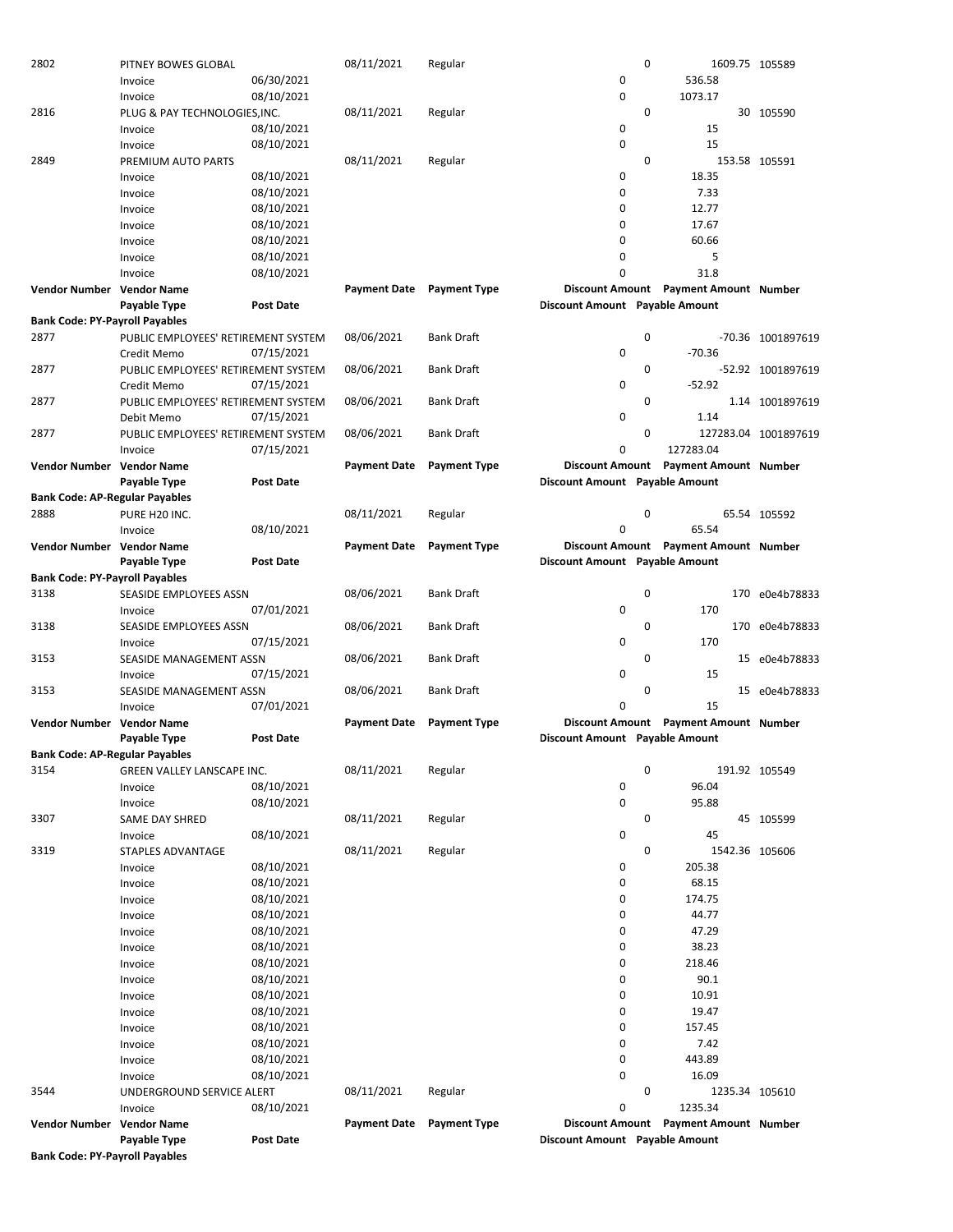| 3560                                  | UNITED WAY OF MONTEREY PENINSULA                 |                  | 08/04/2021          | Regular                          | 0                              |                                       | 69 19262               |
|---------------------------------------|--------------------------------------------------|------------------|---------------------|----------------------------------|--------------------------------|---------------------------------------|------------------------|
|                                       | Invoice                                          | 07/01/2021       |                     |                                  | 0                              | 23                                    |                        |
|                                       | Invoice                                          | 07/15/2021       |                     |                                  | 0                              | 23                                    |                        |
|                                       | Invoice                                          | 07/29/2021       |                     |                                  | $\Omega$                       | 23                                    |                        |
| Vendor Number Vendor Name             |                                                  |                  | <b>Payment Date</b> | <b>Payment Type</b>              |                                | Discount Amount Payment Amount Number |                        |
|                                       | <b>Payable Type</b>                              |                  |                     |                                  | Discount Amount Payable Amount |                                       |                        |
|                                       |                                                  | <b>Post Date</b> |                     |                                  |                                |                                       |                        |
| <b>Bank Code: AP-Regular Payables</b> |                                                  |                  |                     |                                  |                                |                                       |                        |
| 3585                                  | <b>VALLEY POWER SYSTEMS NORTH</b>                |                  | 08/11/2021          | Regular                          | 0                              |                                       | 192.47 105612          |
|                                       | Credit Memo                                      | 06/01/2021       |                     |                                  | 0                              | $-341.41$                             |                        |
|                                       | Invoice                                          | 08/10/2021       |                     |                                  | 0                              | 286.6                                 |                        |
|                                       | Invoice                                          | 08/10/2021       |                     |                                  | 0                              | 41.08                                 |                        |
|                                       | Invoice                                          | 08/10/2021       |                     |                                  | 0                              | 206.2                                 |                        |
| 3851                                  | <b>BOUND TREE MEDICAL, LLC</b>                   |                  | 08/11/2021          | Regular                          | 0                              |                                       | 50.23 105521           |
|                                       | Invoice                                          | 08/10/2021       |                     |                                  | 0                              | 50.23                                 |                        |
|                                       |                                                  |                  |                     |                                  | 0                              |                                       | 104.88 105601          |
| 4059                                  | SILKSCREEN EXPRESS                               |                  | 08/11/2021          | Regular                          |                                |                                       |                        |
|                                       | Invoice                                          | 08/10/2021       |                     |                                  | 0                              | 104.88                                |                        |
| 4062                                  | A AND R PLUMBING, INC.                           |                  | 08/11/2021          | Regular                          | 0                              |                                       | 690 105509             |
|                                       | Invoice                                          | 08/10/2021       |                     |                                  | 0                              | 690                                   |                        |
| 4169                                  | <b>ALBERT WEISFUSS</b>                           |                  | 08/11/2021          | Regular                          | 0                              |                                       | 2575 105514            |
|                                       | Invoice                                          | 06/30/2021       |                     |                                  | 0                              | 1850                                  |                        |
|                                       | Invoice                                          | 08/10/2021       |                     |                                  | 0                              | 725                                   |                        |
| 4425                                  | MONTEREY AUTO SUPPLY, INC.                       |                  | 08/11/2021          | Regular                          | 0                              |                                       | 836.69 105574          |
|                                       | Invoice                                          | 08/10/2021       |                     |                                  | 0                              | 5.77                                  |                        |
|                                       | Invoice                                          | 08/10/2021       |                     |                                  | 0                              | 78.67                                 |                        |
|                                       |                                                  |                  |                     |                                  | 0                              | 9.36                                  |                        |
|                                       | Invoice                                          | 08/10/2021       |                     |                                  |                                |                                       |                        |
|                                       | Invoice                                          | 08/10/2021       |                     |                                  | 0                              | 742.89                                |                        |
| 4560                                  | LAUREL CONTE                                     |                  | 08/11/2021          | Regular                          | 0                              |                                       | 1300 105563            |
|                                       | Invoice                                          | 08/10/2021       |                     |                                  | 0                              | 1300                                  |                        |
| 4892                                  | <b>EDGES ELECTRICAL GROUP</b>                    |                  | 08/11/2021          | Regular                          | 0                              |                                       | 699.93 105538          |
|                                       | Invoice                                          | 08/10/2021       |                     |                                  | 0                              | 210.19                                |                        |
|                                       | Invoice                                          | 08/10/2021       |                     |                                  | 0                              | 182.93                                |                        |
|                                       | Invoice                                          | 08/10/2021       |                     |                                  | 0                              | 177                                   |                        |
|                                       | Invoice                                          | 08/10/2021       |                     |                                  | $\Omega$                       | 129.81                                |                        |
|                                       |                                                  |                  |                     | <b>Payment Date</b> Payment Type |                                | Discount Amount Payment Amount Number |                        |
| Vendor Number Vendor Name             |                                                  |                  |                     |                                  |                                |                                       |                        |
|                                       | Payable Type                                     | <b>Post Date</b> |                     |                                  | Discount Amount Payable Amount |                                       |                        |
| <b>Bank Code: PY-Payroll Payables</b> |                                                  |                  |                     |                                  |                                |                                       |                        |
| 4920                                  | ICMA RETIREMENT TRUST-457                        |                  | 08/12/2021          | <b>Bank Draft</b>                | 0                              |                                       | 36106.43 5694cb2b3d    |
|                                       | Invoice                                          | 08/12/2021       |                     |                                  | 0                              | 36106.43                              |                        |
| 4920                                  | ICMA RETIREMENT TRUST-457                        |                  | 08/05/2021          | <b>Bank Draft</b>                | 0                              |                                       | 4788.1 DFT0004786      |
|                                       | Invoice                                          | 07/29/2021       |                     |                                  | 0                              | 4788.1                                |                        |
| 5103                                  | CALIF LAW ENFRCMNT ASSOC                         |                  | 08/04/2021          | Regular                          | 0                              | 601.75 19259                          |                        |
|                                       | Debit Memo                                       | 07/31/2021       |                     |                                  | 0                              | 20.75                                 |                        |
|                                       |                                                  |                  |                     |                                  |                                |                                       |                        |
|                                       |                                                  |                  |                     |                                  |                                |                                       |                        |
|                                       | Invoice                                          | 07/01/2021       |                     |                                  | 0                              | 20.76                                 |                        |
|                                       | Invoice                                          | 07/01/2021       |                     |                                  | 0                              | 269.88                                |                        |
|                                       | Invoice                                          | 07/15/2021       |                     |                                  | 0                              | 20.74                                 |                        |
|                                       | Invoice                                          | 07/15/2021       |                     |                                  | 0                              | 269.62                                |                        |
| Vendor Number Vendor Name             |                                                  |                  | <b>Payment Date</b> | <b>Payment Type</b>              |                                | Discount Amount Payment Amount Number |                        |
|                                       | Payable Type                                     | <b>Post Date</b> |                     |                                  | Discount Amount Payable Amount |                                       |                        |
| <b>Bank Code: AP-Regular Payables</b> |                                                  |                  |                     |                                  |                                |                                       |                        |
| 5126                                  |                                                  |                  |                     |                                  | 0                              |                                       |                        |
|                                       | CENTRAL COAST GLASS & WINDOW CO., INC 08/11/2021 |                  |                     | Regular                          |                                |                                       | 36.33 105530           |
|                                       | Invoice                                          | 08/10/2021       |                     |                                  | 0                              | 36.33                                 |                        |
| Vendor Number Vendor Name             |                                                  |                  | <b>Payment Date</b> | <b>Payment Type</b>              |                                | Discount Amount Payment Amount Number |                        |
|                                       | Payable Type                                     | <b>Post Date</b> |                     |                                  | Discount Amount Payable Amount |                                       |                        |
| <b>Bank Code: PY-Payroll Payables</b> |                                                  |                  |                     |                                  |                                |                                       |                        |
| 5144                                  | STATE OF CALIFORNIA                              |                  | 08/13/2021          | <b>Bank Draft</b>                | 0                              |                                       | 32462.3 1-178-578-336  |
|                                       | Invoice                                          | 08/12/2021       |                     |                                  | 0                              | 32462.3                               |                        |
| 5144                                  | STATE OF CALIFORNIA                              |                  | 08/04/2021          | <b>Bank Draft</b>                | 0                              |                                       | 0.16 2-066-099-616     |
|                                       | Invoice                                          | 07/15/2021       |                     |                                  | 0                              | 0.16                                  |                        |
| 5144                                  | STATE OF CALIFORNIA                              |                  | 08/04/2021          | Bank Draft                       | 0                              |                                       | 42.7 2-066-099-616     |
|                                       |                                                  |                  |                     |                                  | 0                              | 42.7                                  |                        |
|                                       | Invoice                                          | 07/29/2021       |                     |                                  |                                |                                       |                        |
| 5144                                  | STATE OF CALIFORNIA                              |                  | 08/04/2021          | <b>Bank Draft</b>                | 0                              |                                       | 37017.18 2-066-099-616 |
|                                       | Invoice                                          | 07/29/2021       |                     |                                  | 0                              | 37017.18                              |                        |
| Vendor Number Vendor Name             |                                                  |                  | <b>Payment Date</b> | <b>Payment Type</b>              |                                | Discount Amount Payment Amount Number |                        |
|                                       | Payable Type                                     | <b>Post Date</b> |                     |                                  | Discount Amount Payable Amount |                                       |                        |
| <b>Bank Code: AP-Regular Payables</b> |                                                  |                  |                     |                                  |                                |                                       |                        |
| 5198                                  | <b>GOLDEN STATE PORTABLES</b>                    |                  | 08/11/2021          | Regular                          | 0                              |                                       | 683.99 105545          |
|                                       | Invoice                                          | 08/10/2021       |                     |                                  | 0                              | 553.63                                |                        |
|                                       | Invoice                                          | 08/10/2021       |                     |                                  | 0                              | 130.36                                |                        |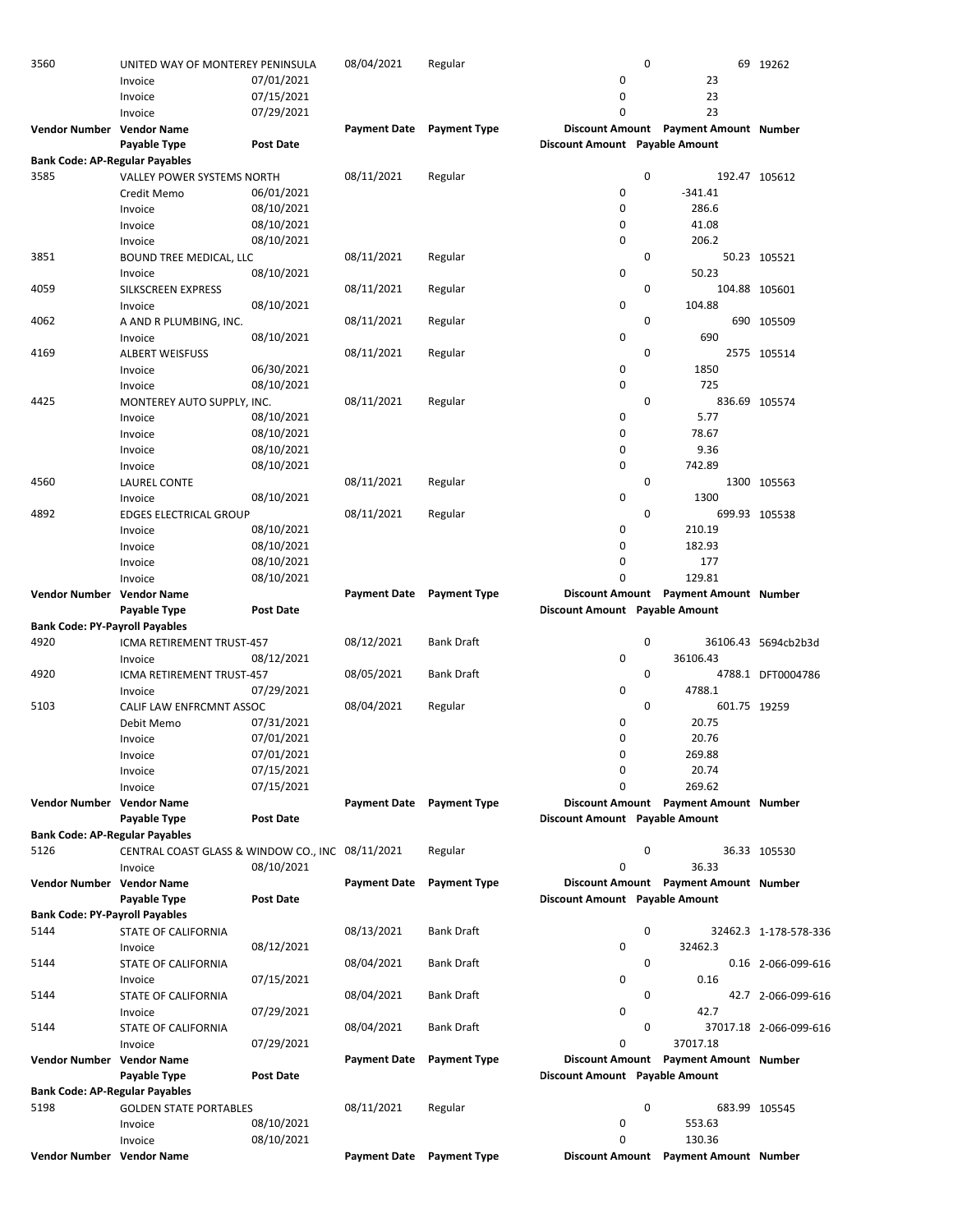|                                       | Payable Type                                        | Post Date        |                           |                     | Discount Amount Payable Amount |   |                                       |                          |
|---------------------------------------|-----------------------------------------------------|------------------|---------------------------|---------------------|--------------------------------|---|---------------------------------------|--------------------------|
| <b>Bank Code: PY-Payroll Payables</b> |                                                     |                  |                           |                     |                                |   |                                       |                          |
| 5264                                  | RABOBANK, N.A.                                      |                  | 08/04/2021                | <b>Bank Draft</b>   |                                | 0 |                                       | 26.86 270161695189068    |
|                                       | Invoice                                             | 07/29/2021       |                           |                     | 0                              |   | 26.86                                 |                          |
| 5264                                  | RABOBANK, N.A.                                      |                  | 08/04/2021                | <b>Bank Draft</b>   |                                | 0 |                                       | 125.23 270161695189068   |
|                                       | Invoice                                             | 07/29/2021       |                           |                     | 0                              |   | 125.23                                |                          |
| 5264                                  | RABOBANK, N.A.                                      |                  | 08/04/2021                | <b>Bank Draft</b>   |                                | 0 |                                       | 21540.84 270161695189068 |
|                                       | Invoice                                             | 07/29/2021       |                           |                     | 0                              |   | 21540.84                              |                          |
| 5264                                  | RABOBANK, N.A.                                      |                  | 08/04/2021                | Bank Draft          |                                | 0 |                                       | 97040.5 270161695189068  |
|                                       | Invoice                                             | 07/29/2021       |                           |                     | 0                              |   | 97040.5                               |                          |
| 5264                                  | RABOBANK, N.A.                                      |                  | 08/04/2021                | Bank Draft          |                                | 0 |                                       | 0.86 270161695189068     |
|                                       | Invoice                                             | 07/15/2021       |                           |                     | 0                              |   | 0.86                                  |                          |
| 5264                                  | RABOBANK, N.A.                                      |                  | 08/04/2021                | <b>Bank Draft</b>   |                                | 0 |                                       | 0.2 270161695189068      |
|                                       | Invoice                                             | 07/15/2021       |                           |                     | 0                              |   | 0.2                                   |                          |
| 5264                                  | RABOBANK, N.A.                                      |                  | 08/13/2021                | <b>Bank Draft</b>   |                                | 0 |                                       | 85971.65 270162570286227 |
|                                       | Invoice                                             | 08/12/2021       |                           |                     | 0                              |   | 85971.65                              |                          |
| 5264                                  | RABOBANK, N.A.                                      |                  | 08/13/2021                | <b>Bank Draft</b>   |                                | 0 |                                       | 20647.56 270162570286227 |
|                                       | Invoice                                             | 08/12/2021       |                           |                     | 0                              |   | 20647.56                              |                          |
| 5266                                  | INTL ASSOC OF FIREFIGHTER                           |                  | 08/06/2021                | <b>Bank Draft</b>   |                                | 0 |                                       | 1200 e0e4b78833          |
|                                       | Invoice                                             | 07/01/2021       |                           |                     | 0                              |   | 1200                                  |                          |
| 5266                                  | INTL ASSOC OF FIREFIGHTER                           |                  | 08/06/2021                | <b>Bank Draft</b>   |                                | 0 |                                       | 1200 e0e4b78833          |
|                                       | Invoice                                             | 07/15/2021       |                           |                     | 0                              |   | 1200                                  |                          |
| 5267                                  | <b>SEASIDE POLICE</b>                               |                  | 08/06/2021                | <b>Bank Draft</b>   |                                | 0 |                                       | 1942.5 e0e4b78833        |
|                                       | Invoice                                             | 07/15/2021       |                           |                     | 0                              |   | 1942.5                                |                          |
| 5267                                  | <b>SEASIDE POLICE</b>                               |                  | 08/06/2021                | Bank Draft          |                                | 0 |                                       | 1942.5 e0e4b78833        |
|                                       | Invoice                                             | 07/01/2021       |                           |                     | 0                              |   | 1942.5                                |                          |
| 5476                                  | <b>GUARDIAN</b>                                     |                  | 08/13/2021                | <b>Bank Draft</b>   |                                | 0 |                                       | 2931.6 1628790843894     |
|                                       | Invoice                                             | 07/01/2021       |                           |                     | 0                              |   | 2931.6                                |                          |
| 5476                                  | <b>GUARDIAN</b>                                     |                  | 08/13/2021                | Bank Draft          |                                | 0 |                                       | 2966.5 1628790940698     |
|                                       | Invoice                                             | 08/13/2021       |                           |                     | 0                              |   | 2966.5                                |                          |
| Vendor Number Vendor Name             |                                                     |                  | <b>Payment Date</b>       | <b>Payment Type</b> |                                |   | Discount Amount Payment Amount Number |                          |
|                                       | Payable Type                                        | Post Date        |                           |                     | Discount Amount Payable Amount |   |                                       |                          |
| <b>Bank Code: AP-Regular Payables</b> |                                                     |                  |                           |                     |                                |   |                                       |                          |
| 5523                                  | ADVANCE WATER ENGINEERING, INC.                     |                  | 08/11/2021                | Regular             |                                | 0 |                                       | 532.5 105511             |
|                                       | Invoice                                             | 06/30/2021       |                           |                     | 0                              |   | 266.25                                |                          |
|                                       | Invoice                                             | 08/10/2021       |                           |                     | 0                              |   | 266.25                                |                          |
| 5753                                  | <b>HEIHACHIRO TAKARABE</b>                          |                  | 08/11/2021                | Regular             |                                | 0 |                                       | 163.8 105553             |
|                                       | Invoice                                             | 08/10/2021       |                           |                     | 0                              |   | 163.8                                 |                          |
| Vendor Number Vendor Name             |                                                     |                  | <b>Payment Date</b>       | <b>Payment Type</b> |                                |   | Discount Amount Payment Amount Number |                          |
|                                       | Payable Type                                        | Post Date        |                           |                     | Discount Amount Payable Amount |   |                                       |                          |
| <b>Bank Code: PY-Payroll Payables</b> |                                                     |                  |                           |                     |                                |   |                                       |                          |
| 5761                                  | SHERIFF OF MONTEREY CO. / LEVYING OFFICI 08/04/2021 |                  |                           | Regular             |                                | 0 | 1288.41 19261                         |                          |
|                                       | Invoice                                             | 07/01/2021       |                           |                     | 0                              |   | 339.68                                |                          |
|                                       | Invoice                                             | 07/15/2021       |                           |                     | 0                              |   | 487.22                                |                          |
|                                       | Invoice                                             | 07/29/2021       |                           |                     | 0                              |   | 461.51                                |                          |
| Vendor Number Vendor Name             |                                                     |                  | Payment Date Payment Type |                     |                                |   | Discount Amount Payment Amount Number |                          |
|                                       | Payable Type                                        | Post Date        |                           |                     | Discount Amount Payable Amount |   |                                       |                          |
| <b>Bank Code: AP-Regular Payables</b> |                                                     |                  |                           |                     |                                |   |                                       |                          |
| 5854                                  | DELLA MORA HEATING,                                 |                  | 08/11/2021                | Regular             |                                | 0 |                                       | 184.39 105536            |
|                                       | Invoice                                             | 06/30/2021       |                           |                     | 0                              |   | 184.39                                |                          |
| 5873                                  | UNITED SITE SERVICES OF CALIFORNIA, INC.            |                  | 08/11/2021                | Regular             |                                | 0 |                                       | 49.66 105611             |
|                                       | Invoice                                             | 06/30/2021       |                           |                     | 0                              |   | 33.11                                 |                          |
|                                       | Invoice                                             | 08/10/2021       |                           |                     | 0                              |   | 16.55                                 |                          |
| 5989                                  | <b>HdL COREN &amp; CONE</b>                         |                  | 08/11/2021                | Regular             |                                | 0 |                                       | 695 105552               |
|                                       | Invoice                                             | 06/30/2021       |                           |                     | 0                              |   | 695                                   |                          |
| 6017                                  | <b>AIRTEC SERVICE</b>                               |                  | 08/11/2021                | Regular             |                                | 0 | 1785.36 105513                        |                          |
|                                       | Invoice                                             | 08/10/2021       |                           |                     | 0                              |   | 540.77                                |                          |
|                                       | Invoice                                             | 08/10/2021       |                           |                     | 0                              |   | 1244.59                               |                          |
| 6027                                  | RICHARDS, WATSON & GERSHON                          |                  | 08/11/2021                | Regular             |                                | 0 | 1699.21 105596                        |                          |
|                                       | Invoice                                             | 06/30/2021       |                           |                     | 0                              |   | 1699.21                               |                          |
| 6172                                  | LEXISNEXIS RISK DATA MANGEMENT INC.                 |                  | 08/11/2021                | Regular             |                                | 0 |                                       | 150 105565               |
|                                       | Invoice                                             | 08/10/2021       |                           |                     | 0                              |   | 150                                   |                          |
| 6172                                  | LEXISNEXIS RISK DATA MANGEMENT INC.                 |                  | 08/11/2021                | Regular             |                                | 0 |                                       | 960 105566               |
|                                       | Invoice                                             | 08/10/2021       |                           |                     | 0                              |   | 960                                   |                          |
| 6324                                  | The Home Depot Pro                                  |                  | 08/11/2021                | Regular             |                                | 0 | 1589.07 105608                        |                          |
|                                       | Invoice                                             | 08/10/2021       |                           |                     | 0                              |   | 1589.07                               |                          |
| Vendor Number Vendor Name             |                                                     |                  | <b>Payment Date</b>       | <b>Payment Type</b> |                                |   | Discount Amount Payment Amount Number |                          |
|                                       | Payable Type                                        | <b>Post Date</b> |                           |                     | Discount Amount Payable Amount |   |                                       |                          |
| <b>Bank Code: PY-Payroll Payables</b> |                                                     |                  |                           |                     |                                |   |                                       |                          |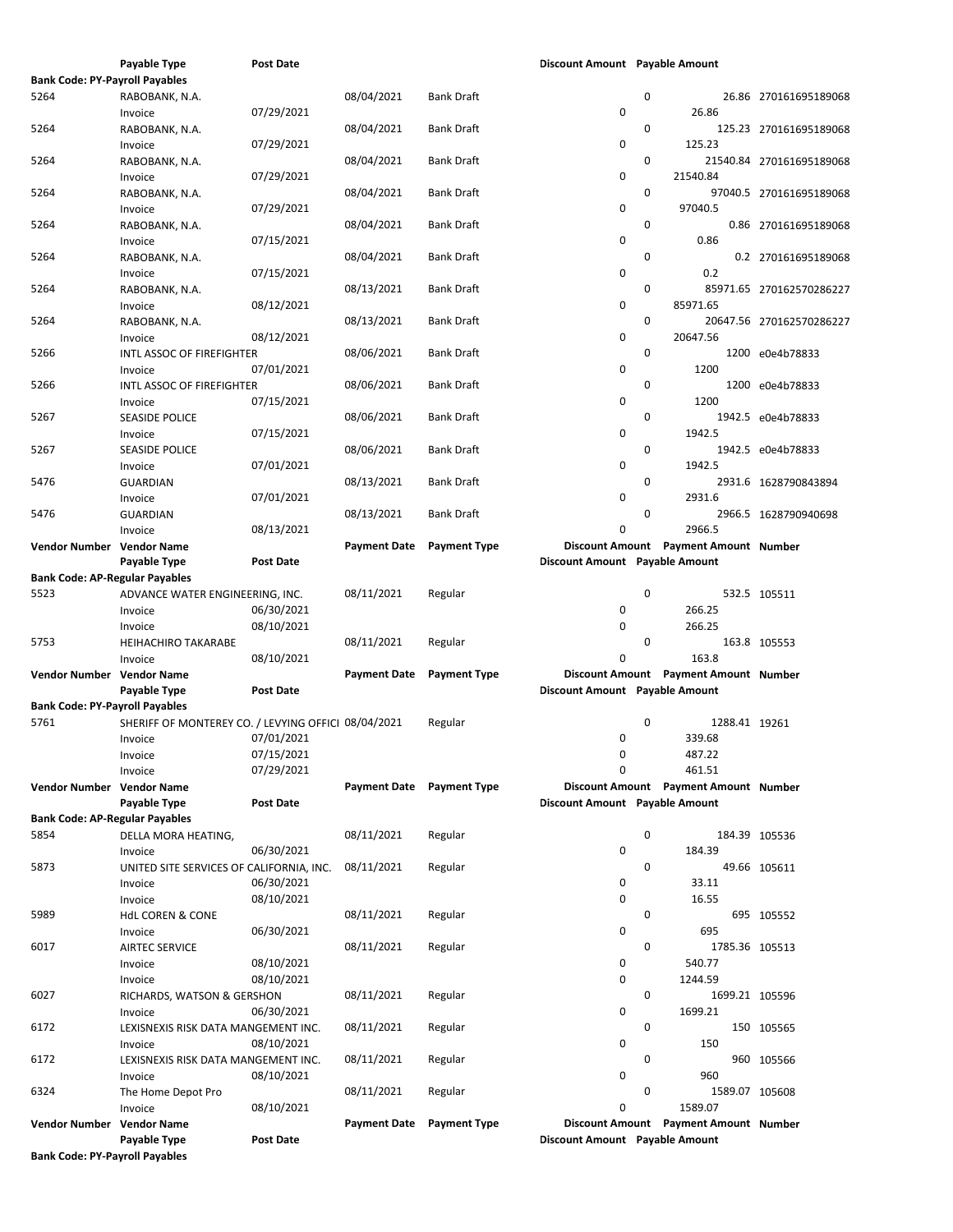| 6372                                  | <b>GUARDIAN-ALTERNATE FUNDED</b><br>Invoice | 06/30/2021       | 08/12/2021          | <b>Bank Draft</b>   | 0                              | 0 | 9766.85                               | 9766.85 7364892997  |
|---------------------------------------|---------------------------------------------|------------------|---------------------|---------------------|--------------------------------|---|---------------------------------------|---------------------|
| 6372                                  | <b>GUARDIAN-ALTERNATE FUNDED</b>            |                  | 08/11/2021          | <b>Bank Draft</b>   |                                | 0 |                                       | 15353.72 dd7445d80c |
|                                       | Invoice                                     | 07/31/2021       |                     |                     | 0                              |   | 15353.72                              |                     |
| Vendor Number Vendor Name             |                                             |                  | <b>Payment Date</b> | <b>Payment Type</b> |                                |   | Discount Amount Payment Amount Number |                     |
|                                       | Payable Type                                | Post Date        |                     |                     | Discount Amount Payable Amount |   |                                       |                     |
| <b>Bank Code: AP-Regular Payables</b> |                                             |                  |                     |                     |                                |   |                                       |                     |
| 6477                                  | ROBERT S. JAQUES                            |                  | 08/11/2021          | Regular             |                                | 0 |                                       | 6975 105597         |
|                                       | Invoice                                     | 08/10/2021       |                     |                     | 0                              |   | 6975                                  |                     |
| 6503                                  | <b>QUINN COMPANY</b>                        |                  | 08/11/2021          | Regular             |                                | 0 | 4520.31 105594                        |                     |
|                                       | Invoice                                     | 08/10/2021       |                     |                     | 0                              |   | 513.48                                |                     |
|                                       | Invoice                                     | 08/10/2021       |                     |                     | 0                              |   | 144.68                                |                     |
|                                       | Invoice                                     | 08/10/2021       |                     |                     | 0                              |   | 3938.63                               |                     |
|                                       | Credit Memo                                 | 07/13/2021       |                     |                     | 0                              |   | $-76.48$                              |                     |
| 6664                                  | QUALITY WATER ENTERPRISES INC               |                  | 08/11/2021          | Regular             |                                | 0 |                                       | 284 105593          |
|                                       | Invoice                                     | 08/10/2021       |                     |                     | 0                              |   | 284                                   |                     |
| 6671                                  | <b>VERIZON WIRELESS</b>                     |                  | 08/11/2021          | Regular             |                                | 0 |                                       | 179.53 105614       |
|                                       | Invoice                                     | 08/10/2021       |                     |                     | 0                              |   | 179.53                                |                     |
| 6685                                  | <b>JONES &amp; MAYER</b>                    |                  | 08/11/2021          | Regular             |                                | 0 |                                       | 67.5 105559         |
|                                       | Invoice                                     | 06/30/2021       |                     |                     | 0                              |   | 67.5                                  |                     |
| 6835                                  | LANGUAGE TESTING INTL., INC                 |                  | 08/11/2021          | Regular             |                                | 0 |                                       | 187 105562          |
|                                       | Invoice                                     | 08/10/2021       |                     |                     | 0                              |   | 187                                   |                     |
| 6970                                  | ID CONCEPTS, LLC                            |                  | 08/11/2021          | Regular             |                                | 0 |                                       | 190.87 105556       |
|                                       | Invoice                                     | 08/10/2021       |                     |                     | 0                              |   | 29.63                                 |                     |
|                                       | Invoice                                     | 08/10/2021       |                     |                     | 0                              |   | 161.24                                |                     |
| 7112                                  | <b>ART BLACK</b>                            |                  | 08/11/2021          | Regular             |                                | 0 |                                       | 5920 105517         |
|                                       | Invoice                                     | 06/30/2021       |                     |                     | 0                              |   | 440                                   |                     |
|                                       | Invoice                                     | 06/30/2021       |                     |                     | 0                              |   | 440                                   |                     |
|                                       | Invoice                                     | 06/30/2021       |                     |                     | 0                              |   | 100                                   |                     |
|                                       | Invoice                                     | 06/30/2021       |                     |                     | 0                              |   | 100                                   |                     |
|                                       | Invoice                                     | 06/30/2021       |                     |                     | 0                              |   | 440                                   |                     |
|                                       | Invoice                                     | 06/30/2021       |                     |                     | 0                              |   | 440                                   |                     |
|                                       | Invoice                                     | 08/10/2021       |                     |                     | 0                              |   | 440                                   |                     |
|                                       | Invoice                                     | 08/10/2021       |                     |                     | 0                              |   | 440                                   |                     |
|                                       | Invoice                                     | 08/10/2021       |                     |                     | 0                              |   | 440                                   |                     |
|                                       | Invoice                                     | 08/10/2021       |                     |                     | 0                              |   | 440                                   |                     |
|                                       | Invoice                                     | 08/10/2021       |                     |                     | 0                              |   | 440                                   |                     |
|                                       | Invoice                                     | 08/10/2021       |                     |                     | 0                              |   | 440                                   |                     |
|                                       | Invoice                                     | 08/10/2021       |                     |                     | 0                              |   | 440                                   |                     |
|                                       | Invoice                                     | 08/10/2021       |                     |                     | 0                              |   | 440                                   |                     |
|                                       | Invoice                                     | 08/10/2021       |                     |                     | 0                              |   | 440                                   |                     |
| <b>Vendor Number</b>                  | <b>Vendor Name</b>                          |                  | <b>Payment Date</b> | <b>Payment Type</b> |                                |   | Discount Amount Payment Amount Number |                     |
|                                       | Payable Type                                | <b>Post Date</b> |                     |                     | Discount Amount Payable Amount |   |                                       |                     |
| <b>Bank Code: PY-Payroll Payables</b> |                                             |                  |                     |                     |                                |   |                                       |                     |
| 7124                                  | U.S. BANK N.A. - PARS ARS 457 & SRP         |                  | 08/06/2021          | <b>Bank Draft</b>   |                                | 0 |                                       | 2713.33 5f54b6bb99  |
|                                       | Invoice                                     | 07/15/2021       |                     |                     | 0                              |   | 2713.33                               |                     |
| 7124                                  | U.S. BANK N.A. - PARS ARS 457 & SRP         |                  | 08/06/2021          | <b>Bank Draft</b>   |                                | 0 |                                       | 3086.53 5f54b6bb99  |
|                                       | Invoice                                     | 07/29/2021       |                     |                     | 0                              |   | 3086.53                               |                     |
| 7124                                  | U.S. BANK N.A. - PARS ARS 457 & SRP         |                  | 08/06/2021          | <b>Bank Draft</b>   |                                | 0 |                                       | -4020 5f54b6bb99    |
|                                       | Credit Memo                                 | 07/20/2021       |                     |                     | 0                              |   | $-4020$                               |                     |
| 7124                                  | U.S. BANK N.A. - PARS ARS 457 & SRP         |                  | 08/06/2021          | <b>Bank Draft</b>   |                                | 0 |                                       | 2714.63 5f54b6bb99  |
|                                       | Invoice                                     | 07/01/2021       |                     |                     | 0                              |   | 2714.63                               |                     |
| 7124                                  | U.S. BANK N.A. - PARS ARS 457 & SRP         |                  | 08/05/2021          | <b>Bank Draft</b>   |                                | 0 |                                       | 2367.23 e1e4952b20  |
|                                       | Invoice                                     | 07/01/2021       |                     |                     | 0                              |   | 2367.23                               |                     |
| 7124                                  | U.S. BANK N.A. - PARS ARS 457 & SRP         |                  | 08/05/2021          | <b>Bank Draft</b>   |                                | 0 |                                       | 3172.05 e1e4952b20  |
|                                       | Invoice                                     | 07/15/2021       |                     |                     | 0                              |   | 3172.05                               |                     |
| 7124                                  | U.S. BANK N.A. - PARS ARS 457 & SRP         |                  | 08/05/2021          | <b>Bank Draft</b>   |                                | 0 |                                       | 3899.46 e1e4952b20  |
|                                       | Invoice                                     | 07/29/2021       |                     |                     | 0                              |   | 3899.46                               |                     |
| Vendor Number Vendor Name             |                                             |                  | <b>Payment Date</b> | <b>Payment Type</b> |                                |   | Discount Amount Payment Amount Number |                     |
|                                       | Payable Type                                | <b>Post Date</b> |                     |                     | Discount Amount Payable Amount |   |                                       |                     |
| <b>Bank Code: AP-Regular Payables</b> |                                             |                  |                     |                     |                                |   |                                       |                     |
| 7135                                  | MONTEREY SANITARY SUPPLY, INC.              |                  | 08/11/2021          | Regular             |                                | 0 |                                       | 146.85 105582       |
|                                       | Invoice                                     | 08/10/2021       |                     |                     | 0                              |   | 146.85                                |                     |
| 7226                                  | <b>JAIME MORALES</b>                        |                  | 08/11/2021          | Regular             |                                | 0 |                                       | 772.9 105557        |
|                                       | Invoice                                     | 08/10/2021       |                     |                     | 0                              |   | 772.9                                 |                     |
| Vendor Number Vendor Name             |                                             |                  | <b>Payment Date</b> | <b>Payment Type</b> |                                |   | Discount Amount Payment Amount Number |                     |
|                                       | Payable Type                                | <b>Post Date</b> |                     |                     | Discount Amount Payable Amount |   |                                       |                     |
| <b>Bank Code: PY-Payroll Payables</b> |                                             |                  |                     |                     |                                |   |                                       |                     |
| 7370                                  | UPEC, LOCAL 792                             |                  | 08/04/2021          | Regular             |                                | 0 |                                       | 1615 19263          |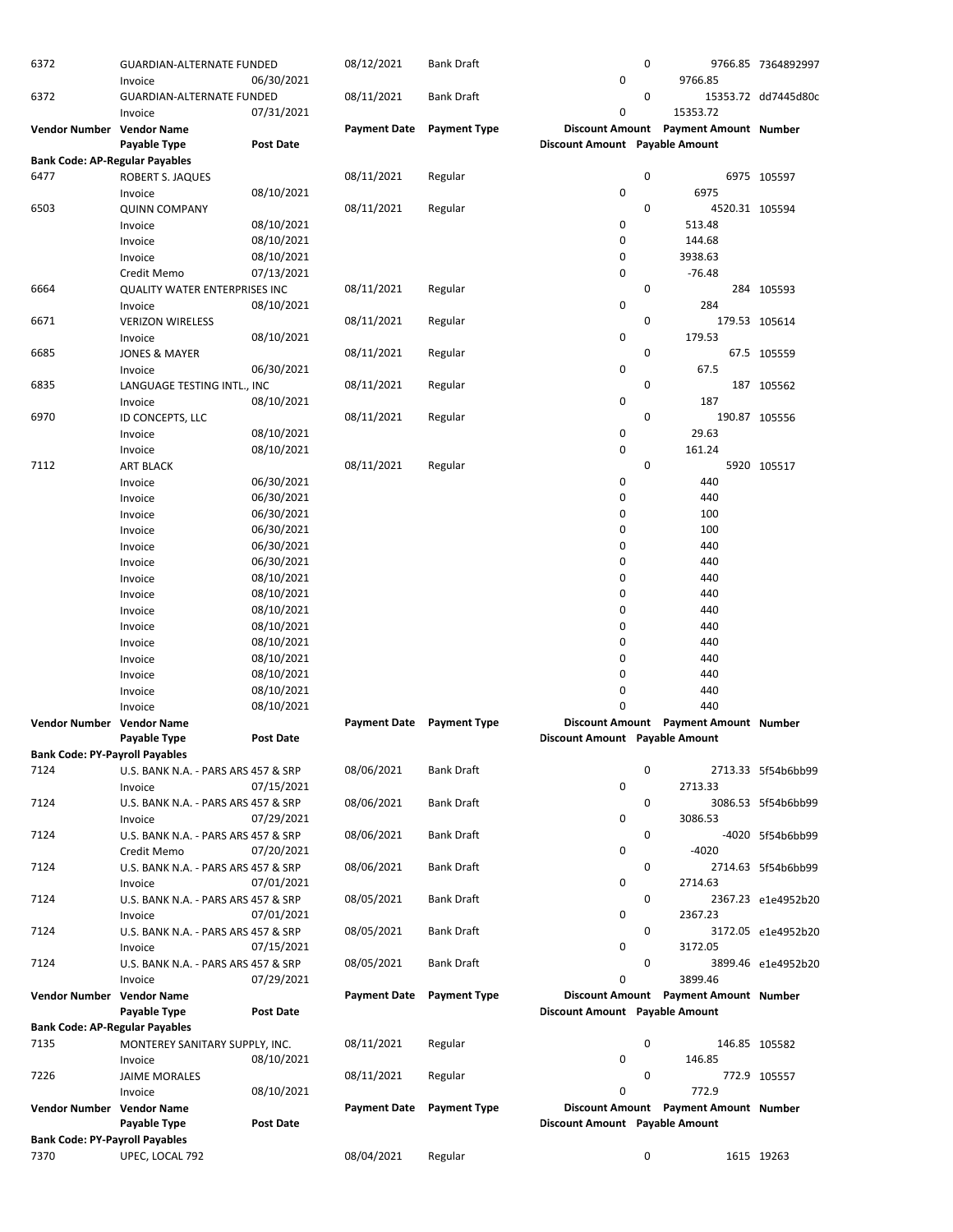|                                       | Invoice                                           | 07/01/2021       |                           |                     | 0                              |   | 807.5                                 |                      |
|---------------------------------------|---------------------------------------------------|------------------|---------------------------|---------------------|--------------------------------|---|---------------------------------------|----------------------|
|                                       | Invoice                                           | 07/15/2021       |                           |                     | 0                              |   | 807.5                                 |                      |
| Vendor Number Vendor Name             |                                                   |                  | Payment Date Payment Type |                     |                                |   | Discount Amount Payment Amount Number |                      |
|                                       | Payable Type                                      | <b>Post Date</b> |                           |                     | Discount Amount Payable Amount |   |                                       |                      |
|                                       |                                                   |                  |                           |                     |                                |   |                                       |                      |
| <b>Bank Code: AP-Regular Payables</b> |                                                   |                  |                           |                     |                                |   |                                       |                      |
| 7444                                  | VEL-COM                                           |                  | 08/11/2021                | Regular             |                                | 0 |                                       | 3025 105613          |
|                                       | Invoice                                           | 08/10/2021       |                           |                     | 0                              |   | 3025                                  |                      |
| 7505                                  | MONTEREY BAY ANALYTICAL SVCS.                     |                  | 08/11/2021                | Regular             |                                | 0 |                                       | 188.5 105576         |
|                                       | Invoice                                           | 08/10/2021       |                           |                     | 0                              |   | 188.5                                 |                      |
| 7605                                  | <b>GREEN RUBBER-KENNEDY AG LP</b>                 |                  | 08/11/2021                | Regular             |                                | 0 |                                       | 37.52 105548         |
|                                       | Invoice                                           | 08/10/2021       |                           |                     | 0                              |   | 37.52                                 |                      |
| 7628                                  | <b>WILLIAM SPENCER</b>                            |                  | 08/11/2021                | Regular             |                                | 0 |                                       | 75 105617            |
|                                       | Invoice                                           | 08/10/2021       |                           |                     | 0                              |   | 75                                    |                      |
| 7644                                  | <b>COMCAST BUSINESS</b>                           |                  |                           |                     |                                | 0 |                                       | 4997.7 105534        |
|                                       |                                                   |                  | 08/11/2021                | Regular             |                                |   |                                       |                      |
|                                       | Invoice                                           | 08/10/2021       |                           |                     | 0                              |   | 4997.7                                |                      |
| 7763                                  | GREENWASTE RECOVERY, INC.                         |                  | 08/11/2021                | Regular             |                                | 0 |                                       | 2062.3 105550        |
|                                       | Invoice                                           | 06/30/2021       |                           |                     | 0                              |   | 2062.3                                |                      |
| 7918                                  | CALIFORNIA JOINT POWERS INSURANCE AUT 08/11/2021  |                  |                           | Regular             |                                | 0 |                                       | 239 105527           |
|                                       | Invoice                                           | 08/10/2021       |                           |                     | 0                              |   | 239                                   |                      |
| 7918                                  | CALIFORNIA JOINT POWERS INSURANCE AUT 08/11/2021  |                  |                           | Regular             |                                | 0 |                                       | 7822 105528          |
|                                       | Invoice                                           | 08/10/2021       |                           |                     | 0                              |   | 7822                                  |                      |
| 7924                                  | <b>ROSA JONG</b>                                  |                  | 08/11/2021                | Regular             |                                | 0 |                                       | 59.85 105598         |
|                                       | Invoice                                           | 08/10/2021       |                           |                     | 0                              |   | 59.85                                 |                      |
| 8014                                  | PAXTON ASSOCIATES                                 |                  | 08/11/2021                |                     |                                | 0 |                                       | 2600 105587          |
|                                       |                                                   |                  |                           | Regular             |                                |   |                                       |                      |
|                                       | Invoice                                           | 06/30/2021       |                           |                     | 0                              |   | 150                                   |                      |
|                                       | Invoice                                           | 08/10/2021       |                           |                     | 0                              |   | 2450                                  |                      |
| 8021                                  | SEASIDE CHRYSLER DODGE JEEP RAM                   |                  | 08/11/2021                | Regular             |                                | 0 |                                       | 233.36 105600        |
|                                       | Invoice                                           | 06/30/2021       |                           |                     | 0                              |   | 233.36                                |                      |
| 8091                                  | <b>BADGER METER INC.</b>                          |                  | 08/11/2021                | Regular             |                                | 0 |                                       | 711.11 105520        |
|                                       | Invoice                                           | 08/10/2021       |                           |                     | 0                              |   | 711.11                                |                      |
| 8233                                  | <b>HERC RENTALS</b>                               |                  | 08/11/2021                | Regular             |                                | 0 | 2489.05 105554                        |                      |
|                                       | Invoice                                           | 08/10/2021       |                           |                     | 0                              |   | 2012.3                                |                      |
|                                       | Invoice                                           | 08/10/2021       |                           |                     | 0                              |   | 476.75                                |                      |
|                                       |                                                   |                  |                           |                     |                                |   |                                       |                      |
| 8273                                  | SMILE BUSINESS PRODUCTS, INC.                     |                  | 08/11/2021                | Regular             |                                | 0 |                                       | 92.54 105602         |
|                                       | Invoice                                           | 08/10/2021       |                           |                     | 0                              |   | 92.54                                 |                      |
| 8361                                  | SPEAKWRITE LLC                                    |                  | 08/11/2021                | Regular             |                                | 0 |                                       | 856.37 105605        |
|                                       | Invoice                                           | 08/10/2021       |                           |                     | 0                              |   | 856.37                                |                      |
| Vendor Number Vendor Name             |                                                   |                  | <b>Payment Date</b>       | <b>Payment Type</b> |                                |   | Discount Amount Payment Amount Number |                      |
|                                       | Payable Type                                      | <b>Post Date</b> |                           |                     | Discount Amount Payable Amount |   |                                       |                      |
| <b>Bank Code: PY-Payroll Payables</b> |                                                   |                  |                           |                     |                                |   |                                       |                      |
| 8378                                  | THE HARTFORD                                      |                  | 08/09/2021                | <b>Bank Draft</b>   |                                | 0 |                                       | -298.12 659132864894 |
|                                       | Credit Memo                                       | 05/20/2021       |                           |                     | 0                              |   | $-298.12$                             |                      |
| 8378                                  | THE HARTFORD                                      |                  | 08/09/2021                | <b>Bank Draft</b>   |                                | 0 |                                       | 3973.76 659132864894 |
|                                       |                                                   | 05/06/2021       |                           |                     |                                |   | 3973.76                               |                      |
|                                       | Invoice                                           |                  |                           |                     | 0                              |   |                                       |                      |
| 8378                                  | THE HARTFORD                                      |                  | 08/09/2021                | <b>Bank Draft</b>   |                                | 0 |                                       | 64.42 659132864894   |
|                                       | Debit Memo                                        | 06/01/2021       |                           |                     | 0                              |   | 64.42                                 |                      |
| 8378                                  | THE HARTFORD                                      |                  | 08/09/2021                | <b>Bank Draft</b>   |                                | 0 |                                       | 112.58 659132864894  |
|                                       | Debit Memo                                        | 06/01/2021       |                           |                     | 0                              |   | 112.58                                |                      |
| 8378                                  | THE HARTFORD                                      |                  | 08/12/2021                | <b>Bank Draft</b>   |                                | 0 |                                       | 182.78 659138512042  |
|                                       | Debit Memo                                        | 08/01/2021       |                           |                     | 0                              |   | 182.78                                |                      |
| 8378                                  | THE HARTFORD                                      |                  | 08/12/2021                | <b>Bank Draft</b>   |                                | 0 |                                       | 211.87 659138512042  |
|                                       | Debit Memo                                        | 08/01/2021       |                           |                     | 0                              |   | 211.87                                |                      |
| 8378                                  | THE HARTFORD                                      |                  | 08/12/2021                | <b>Bank Draft</b>   |                                | 0 |                                       | 3670.57 659138512042 |
|                                       |                                                   | 07/01/2021       |                           |                     | 0                              |   | 3670.57                               |                      |
|                                       | Invoice                                           |                  |                           |                     |                                |   |                                       |                      |
| 8378                                  | THE HARTFORD                                      |                  | 08/09/2021                | Bank Draft          |                                | 0 |                                       | 3675.1 659139732644  |
|                                       | Invoice                                           | 06/03/2021       |                           |                     | 0                              |   | 3675.1                                |                      |
| 8378                                  | THE HARTFORD                                      |                  | 08/09/2021                | <b>Bank Draft</b>   |                                | 0 |                                       | 66.56 659139732644   |
|                                       | Debit Memo                                        | 07/01/2021       |                           |                     | 0                              |   | 66.56                                 |                      |
| 8378                                  | THE HARTFORD                                      |                  | 08/09/2021                | <b>Bank Draft</b>   |                                | 0 |                                       | 58.96 659139732644   |
|                                       | Debit Memo                                        | 07/01/2021       |                           |                     | 0                              |   | 58.96                                 |                      |
| Vendor Number Vendor Name             |                                                   |                  | <b>Payment Date</b>       | <b>Payment Type</b> |                                |   | Discount Amount Payment Amount Number |                      |
|                                       | Payable Type                                      | <b>Post Date</b> |                           |                     | Discount Amount Payable Amount |   |                                       |                      |
| <b>Bank Code: AP-Regular Payables</b> |                                                   |                  |                           |                     |                                |   |                                       |                      |
| 8791                                  | MONTEREY ONE WATER                                |                  | 08/11/2021                | Regular             |                                | 0 | 22135.57 105580                       |                      |
|                                       |                                                   |                  |                           |                     | 0                              |   |                                       |                      |
|                                       | Invoice                                           | 06/30/2021       |                           |                     |                                |   | 22135.57                              |                      |
| 8892                                  | NCI AFFILIATES, INC.                              |                  | 08/11/2021                | Regular             |                                | 0 |                                       | 1225 105583          |
|                                       | Invoice                                           | 06/30/2021       |                           |                     | 0                              |   | 1225                                  |                      |
| 8979                                  | ERROL L. MONTGOMERY & ASSOCIATES, INC. 08/11/2021 |                  |                           | Regular             |                                | 0 |                                       | 2560 105539          |
|                                       | Invoice                                           | 06/30/2021       |                           |                     | 0                              |   | 2560                                  |                      |